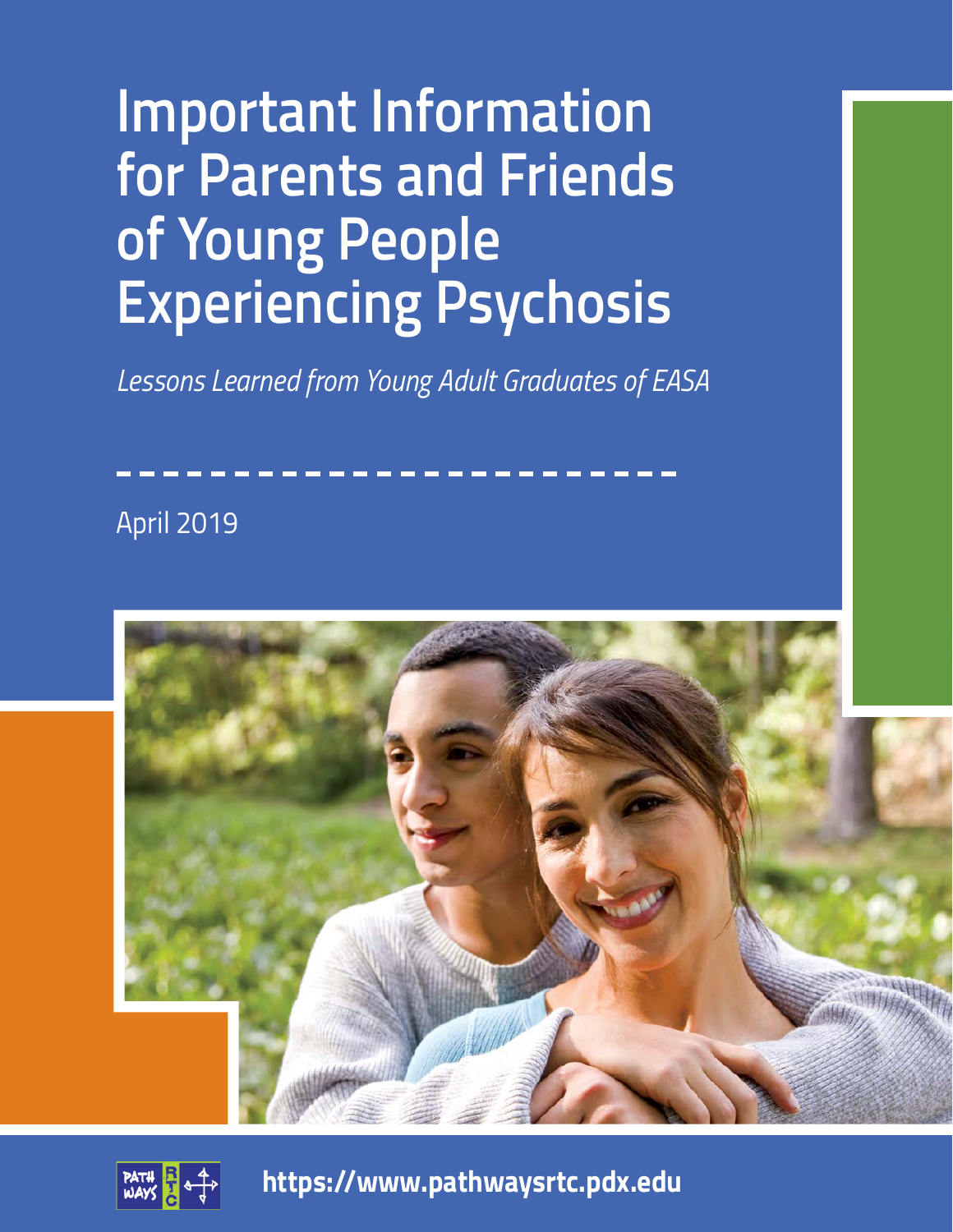## **What is psychosis?**

It's important for family and friends to understand what psychosis is and what it may look like. That understanding is the first step that parents or friends can take so they may provide support on the journey towards recovery. As a parent or friend of someone with psychosis, it may be hard at first to understand what someone with psychosis is experiencing. Psychosis is a mental health word that describes a significant change in how a person experiences reality, which can make it harder for them to understand the world around them, or themselves. As a close friend or family member, you may notice symptoms of psychosis which include:

- » Perceiving things other people don't perceive (for example, hearing voices),
- » Believing that you can achieve things that aren't real or possible.
- » Having a harder time than usual staying on topic or communicating,

## **How do I support a person who is experiencing psychosis?**

Maintaining contact with family and friends is an essential part of recovery from psychosis. However, the changes the person is experiencing can make it difficult. A group of young adults who experienced psychosis put together these recommendations for families and other supporters:

- » Consider yourself an important part of the team. Help the professionals get to know your family and work with them actively.
- » Give me space. My senses may be overwhelmed and having space helps me sort things.
- » Encourage me and don't put me down.
- » Listen to me when I talk and understand I am saying what I really experience.
- » Just because I may be spending time alone doesn't mean I'm not making progress.
- » Encourage me to do a little more, one step at a time.
- » Keep everybody safe and respected by setting healthy limits.
- » Don't discourage me from trying things that may seem hard.
- » Keep things calm and peaceful.
- » Educate yourself about my condition and what helps.
- » Psychosis symptoms can cause people to act differently. Keep sight of the person you know; symptoms of psychosis do not change who the person is.
- » Help me meet other people who have had similar experiences. They can help me understand I'm not alone and there is real hope for my future.
- » Never give up, no matter what.
- » Take care of yourself and keep having fun.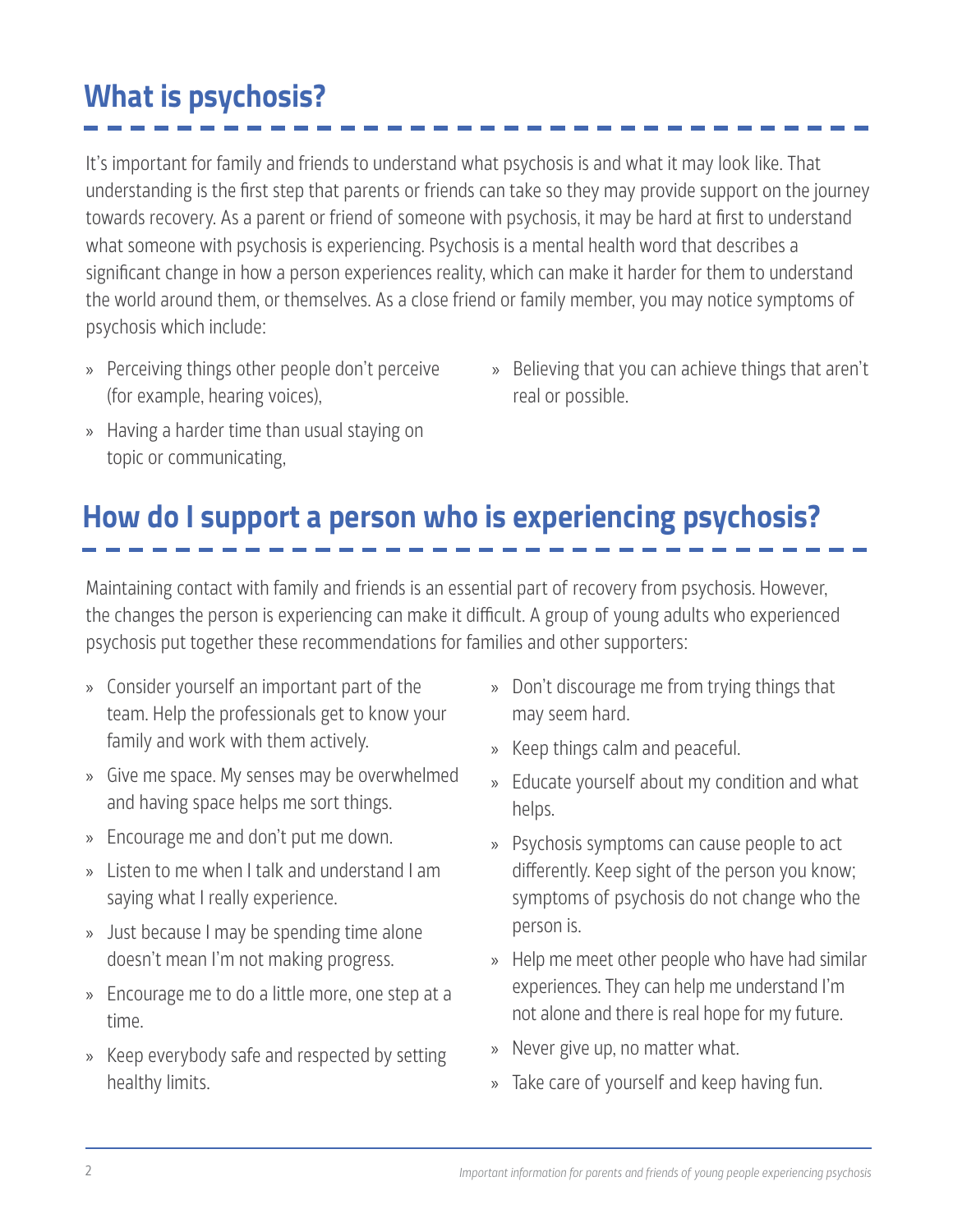## **Tips for communicating**

It can be hard to put yourself in the shoes of someone with psychosis, and miscommunications might occur. Also, it may take the person longer to understand what you are saying, or to speak. Sometimes the individual may not be able to stay in the same room as you or carry out a conversation for longer than a few minutes. Whatever they can do should be encouraged without judgment. Here are tips from young people who have been there:

- » Please slow down and give me as much time to speak as I need.
- » Don't tell me I'm wrong. Listen to me and try to understand what I'm saying, what I'm experiencing, and how I feel.
- » Only ask me one question at a time, and give me time to answer.
- » Try to keep things simple and concrete.
- » Break things into simple steps.
- » Write things down to help me remember.



Seek connection without trying to decide who is right and who is wrong. Xaviar Amador, in his book *I'm Not Sick I Don't Need Help*, suggests using the acronym LEAP:

- » **L**istening so the person feels genuinely heard
- » **E**mpathizing with the person's feelings even if their beliefs and experiences don't make sense to you
- » Finding something you can **A**gree on
- » **P**artnering to work together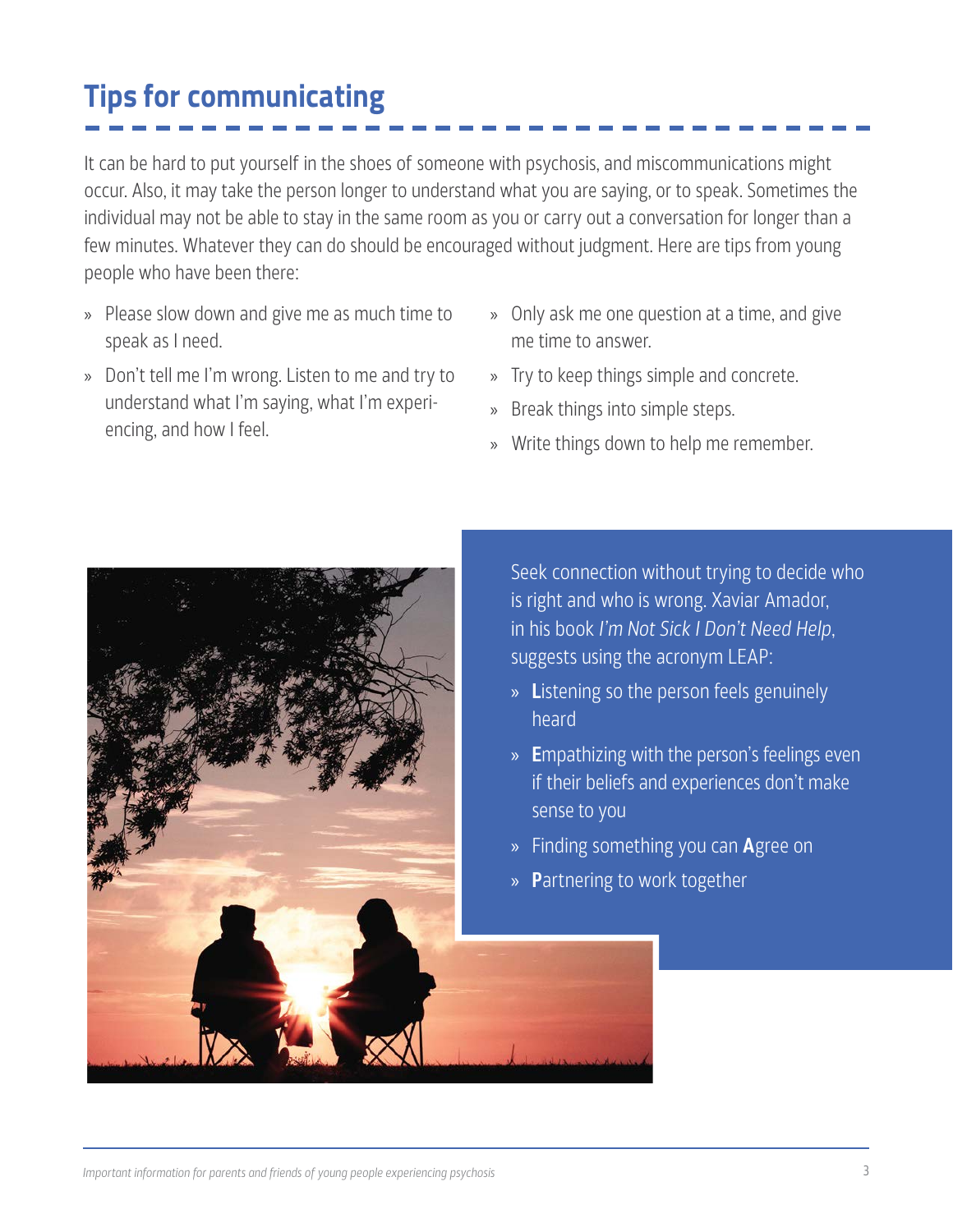## **Help the person reconnect to their strengths and interests**

In the early stage of recovery from psychosis, simple things can be much more difficult than they used to be. The person in recovery may lose confidence and get stuck, not knowing how to move forward. Families and friends can help by:

- » Assisting the person to identify their strengths and interests, and to understand that those strengths don't go away just because things are hard.
- » Helping them to set small, step-by step goals to move forward and overcome challenges.
- » Recognizing that even small steps can involve great effort for a person in early recovery.
- » Sticking by the person and supporting them to move forward at their own pace.
- » Helping them to understand that many challenges they face are just the normal challenges other people their age deal with. For example, not getting a job the first time you apply doesn't mean no one will employ you.
- » Finding activities you can do on your own and with each other. All activities small and large count, and help you stay connected to a sense of strength.

While a friend or family member may be able to provide support and guidance, evaluating strengths, goals, and challenges is an introspective experience for the person close to you, and may, at times, be overwhelming for them. You can offer resources and ideas regarding their strengths, goals, and challenges, as well as providing support in overwhelming situations.

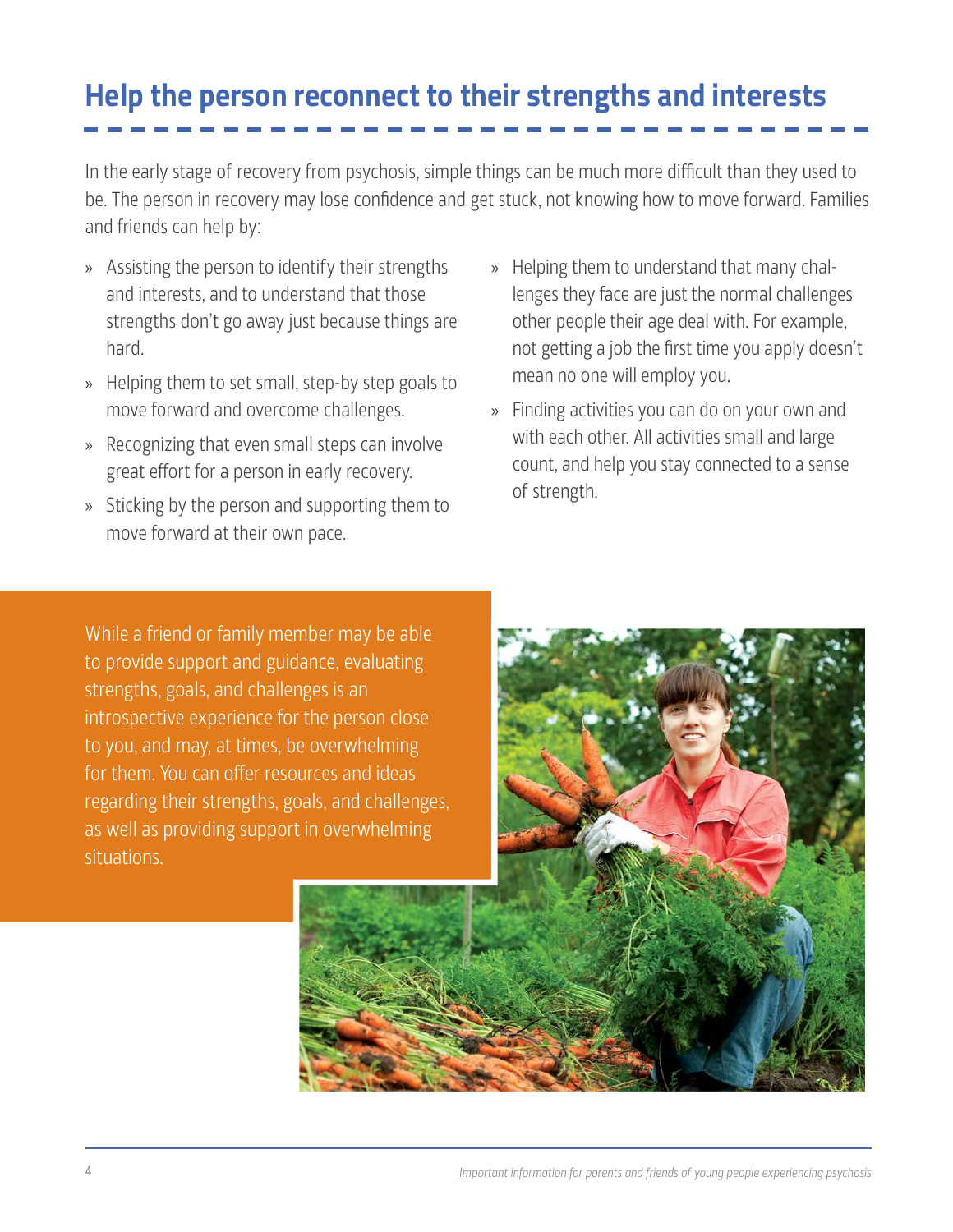### **Be hopeful for the future**



You can support the person you care about in following these tips to increase hopefulness. You can also use these tips to increase your own hopefulness:

- » Take time to refresh and care for yourself, whether it's brushing your teeth, doing something to pamper yourself, or finding a space of quiet or meditation.
- » Do things that make you happy, and that make you laugh.
- » Acknowledge the people, places, and things in your life that you are grateful for.
- » Seek out others who have had similar experiences to you for encouragement and a sense of connection.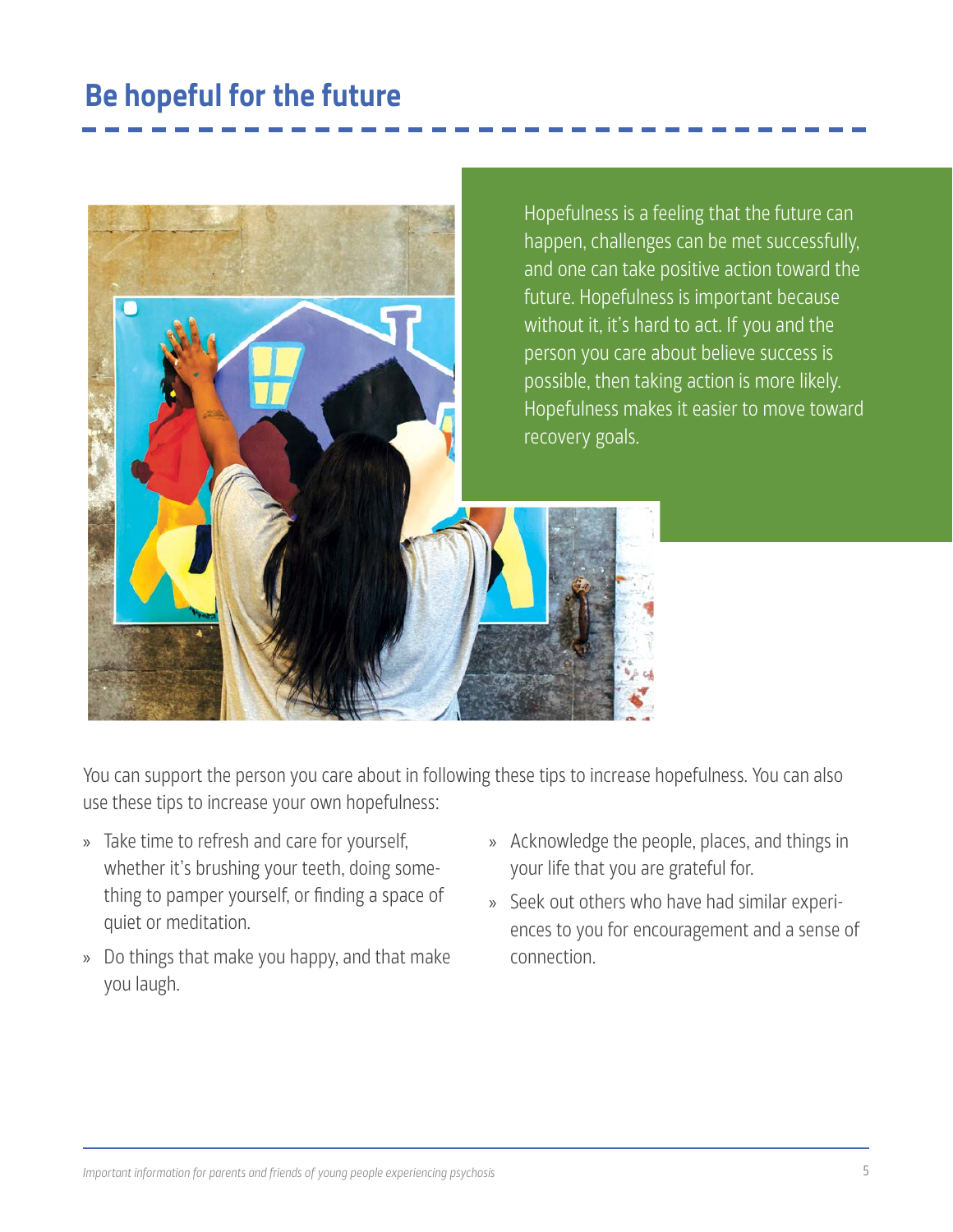**There is every reason to be hopeful. Young people have been successful in their own recoveries. Here are some of their stories and advice:**

*When I first started [recovery] I was having trouble staying in school, making connections with friends, finding a job, and I really wanted a girlfriend. Now, not only have I finished school, got a great job, got great friends [laughs] I even have a girlfriend.* —NB





*Remember there was a time before psychosis and there will be a time after, too. Your life will normalize again. This, too, shall pass.* —P

*One of my biggest successes I didn't even expect… I found myself getting closer to my family. Now I have a deeper, more satisfying relationship with my family than before I experienced psychosis. My mom and I have a more open and honest connection, and we're closer than ever.* —M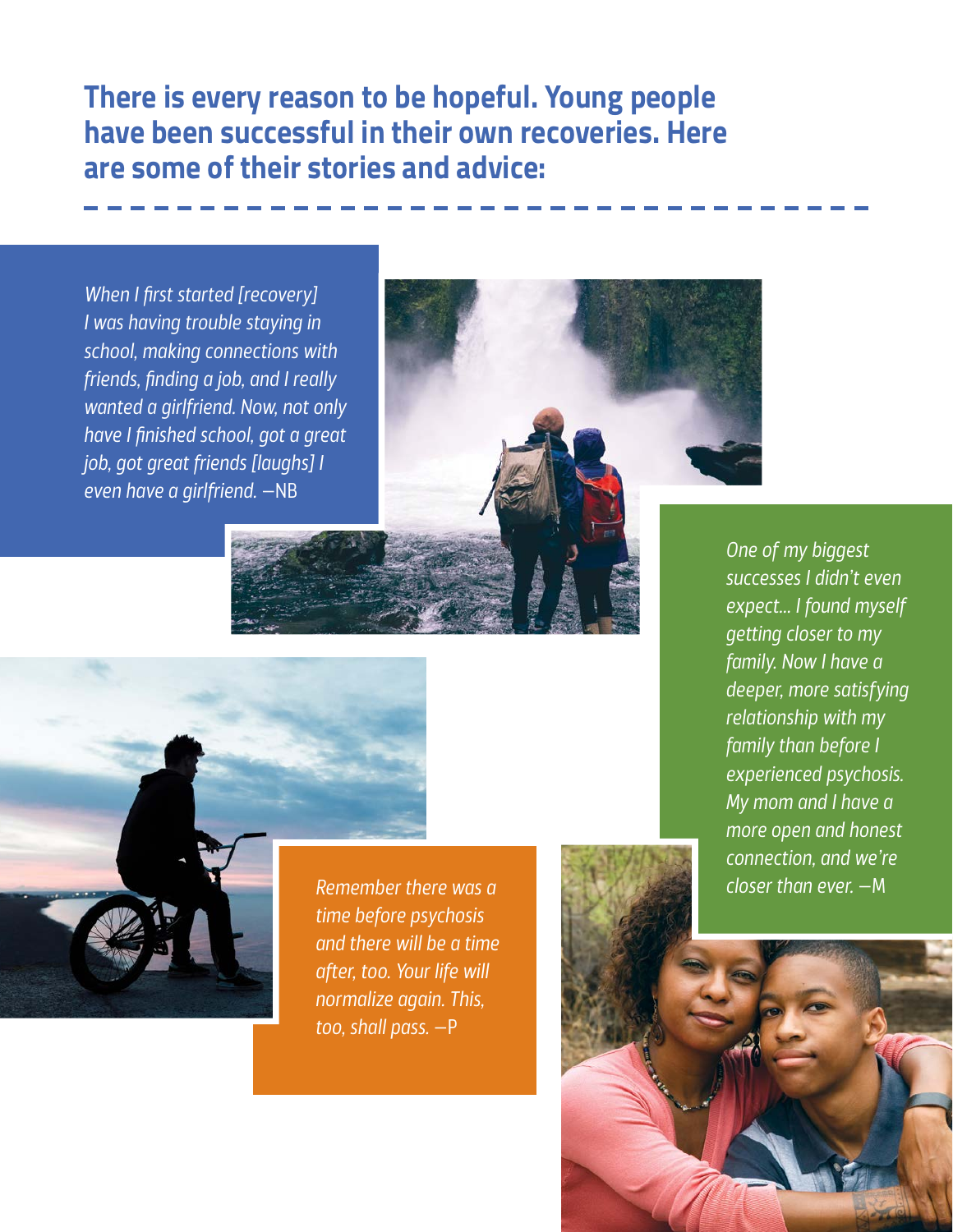## **Take care of yourself and your family**

Managing stress and keeping communication open means slowing down and focusing on what matters most. Don't try to get through this alone. Reach out to trusted family, friends and professionals. Most early psychosis programs have guidelines for families and friends. Here are some important ones:

- » Seek education and support.
- » Take it one step at a time, and keep it calm. Time outs are allowed; communicate when composed and ready to listen.
- » Give each other space. Let anyone including yourself – walk away if they need to, without making a fuss.
- » Set a few simple limits. For example, yelling or name calling may be off-limits, and if it starts to happen, it's allowed for the other person to leave the room.
- » Find a place to sort through your own difficult thoughts and feelings.
- » Ignore what you can't change. On certain things, you can't change everyone's mind, and neither can others necessarily change yours. Focus communication where it can accomplish something. It's okay to disagree with them.
- » Treat the mental health team as partners.
- » Work with your team to plan ahead for relapse and crisis.
- » Keep a balanced perspective. Understand what they are saying even if you disagree, and honestly consider if there is any value to what they've said, even if the value is simply just to understand them better.